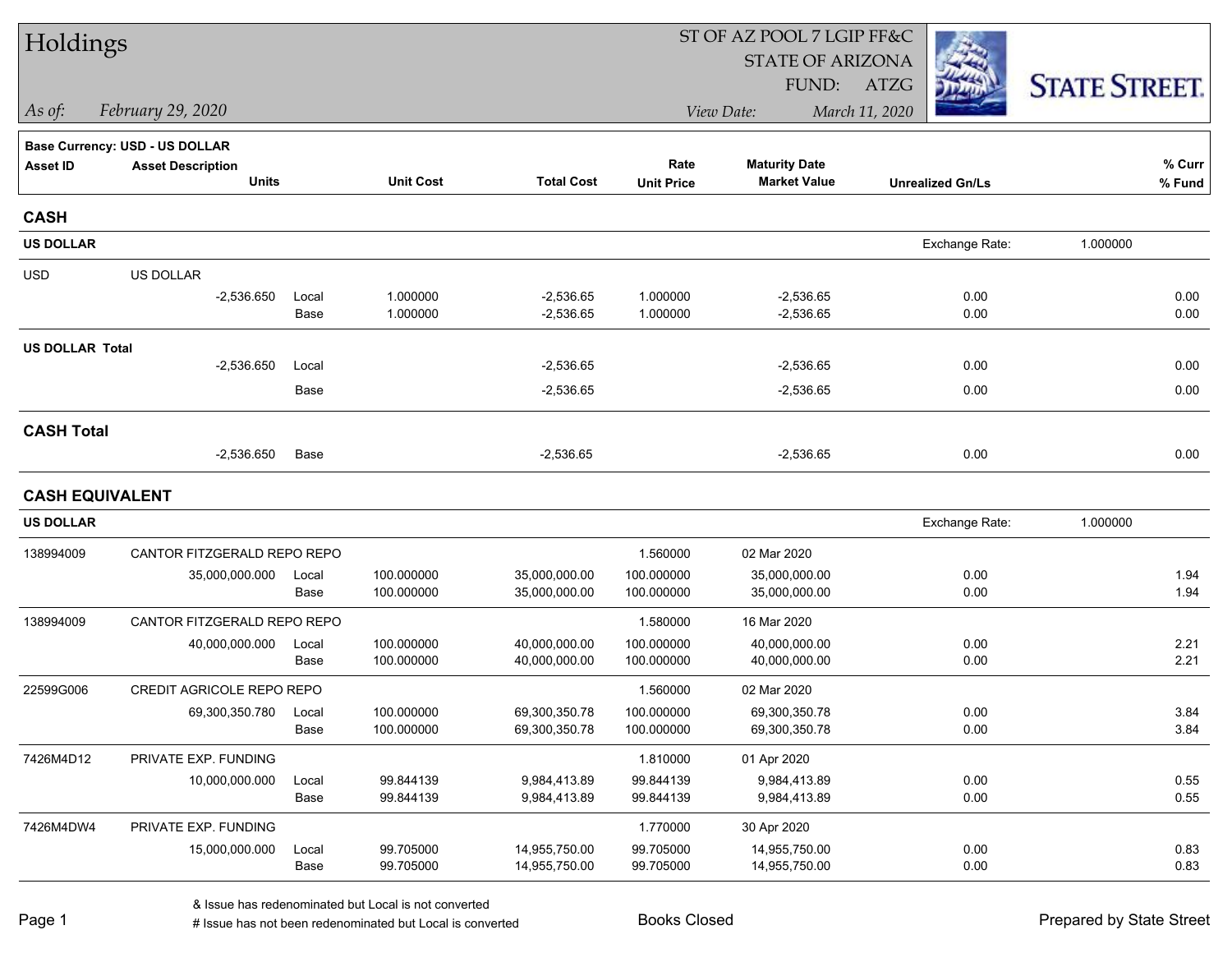| Holdings        |                                                   |       |                  |                   |                           | ST OF AZ POOL 7 LGIP FF&C                   |                         |                      |
|-----------------|---------------------------------------------------|-------|------------------|-------------------|---------------------------|---------------------------------------------|-------------------------|----------------------|
|                 |                                                   |       |                  |                   |                           | <b>STATE OF ARIZONA</b>                     |                         |                      |
|                 |                                                   |       |                  |                   |                           | FUND:                                       | ATZG                    | <b>STATE STREET.</b> |
| As of:          | February 29, 2020                                 |       |                  |                   |                           | View Date:                                  | March 11, 2020          |                      |
|                 | Base Currency: USD - US DOLLAR                    |       |                  |                   |                           |                                             |                         |                      |
| <b>Asset ID</b> | <b>Asset Description</b><br><b>Units</b>          |       | <b>Unit Cost</b> | <b>Total Cost</b> | Rate<br><b>Unit Price</b> | <b>Maturity Date</b><br><b>Market Value</b> | <b>Unrealized Gn/Ls</b> | % Curr<br>% Fund     |
| 8579929T0       | STATE STR INSTL INVT TR TREASURY PLUS FD INSTL CL |       |                  |                   | 1.515533                  | 31 Dec 2030                                 |                         |                      |
|                 | 6,236,702.370                                     | Local | 100.000000       | 6,236,702.37      | 100.000000                | 6,236,702.37                                | 0.00                    | 0.35                 |
|                 |                                                   | Base  | 100.000000       | 6,236,702.37      | 100.000000                | 6,236,702.37                                | 0.00                    | 0.35                 |
| 912796SM2       | TREASURY BILL 04/20 0.00000                       |       |                  |                   | 1.629000                  | 23 Apr 2020                                 |                         |                      |
|                 | 10,000,000.000                                    | Local | 99.760175        | 9,976,017.50      | 99.760175                 | 9,976,017.50                                | 0.00                    | 0.55                 |
|                 |                                                   | Base  | 99.760175        | 9,976,017.50      | 99.760175                 | 9,976,017.50                                | 0.00                    | 0.55                 |
| 912796SV2       | TREASURY BILL 06/20 0.00000                       |       |                  |                   | 1.531000                  | 18 Jun 2020                                 |                         |                      |
|                 | 10,000,000.000                                    | Local | 99.536447        | 9,953,644.72      | 99.536447                 | 9,953,644.72                                | 0.00                    | 0.55                 |
|                 |                                                   | Base  | 99.536447        | 9,953,644.72      | 99.536447                 | 9,953,644.72                                | 0.00                    | 0.55                 |
| 912796TK5       | TREASURY BILL 03/20 0.00000                       |       |                  |                   | 1.577500                  | 12 Mar 2020                                 |                         |                      |
|                 | 40,000,000.000                                    | Local | 99.952402        | 39,980,960.83     | 99.952402                 | 39,980,960.83                               | 0.00                    | 2.21                 |
|                 |                                                   | Base  | 99.952402        | 39,980,960.83     | 99.952402                 | 39,980,960.83                               | 0.00                    | 2.21                 |
| 912796TL3       | TREASURY BILL 03/20 0.00000                       |       |                  |                   | 1.525700                  | 19 Mar 2020                                 |                         |                      |
|                 | 20,000,000.000                                    | Local | 99.923715        | 19,984,743.00     | 99.923715                 | 19,984,743.00                               | 0.00                    | 1.11                 |
|                 |                                                   | Base  | 99.923715        | 19,984,743.00     | 99.923715                 | 19,984,743.00                               | 0.00                    | 1.11                 |
| 912796TQ2       | TREASURY BILL 04/20 0.00000                       |       |                  |                   | 1.550000                  | 09 Apr 2020                                 |                         |                      |
|                 | 20,000,000.000                                    | Local | 99.832083        | 19,966,416.67     | 99.832083                 | 19,966,416.67                               | 0.00                    | 1.11                 |
|                 |                                                   | Base  | 99.832083        | 19,966,416.67     | 99.832083                 | 19,966,416.67                               | 0.00                    | 1.11                 |
| 912796TR0       | TREASURY BILL 04/20 0.00000                       |       |                  |                   | 1.536000                  | 16 Apr 2020                                 |                         |                      |
|                 | 30,000,000.000                                    | Local | 99.799832        | 29,939,949.56     | 99.799832                 | 29,939,949.56                               | 0.00                    | 1.66                 |
|                 |                                                   | Base  | 99.799832        | 29,939,949.56     | 99.799832                 | 29,939,949.56                               | 0.00                    | 1.66                 |
| 912796TS8       | TREASURY BILL 04/20 0.00000                       |       |                  |                   | 1.520300                  | 30 Apr 2020                                 |                         |                      |
|                 | 20,000,000.000 Local                              |       | 99.746617        | 19,949,323.33     | 99.746617                 | 19,949,323.33                               | 0.00                    | 1.10                 |
|                 |                                                   | Base  | 99.746617        | 19,949,323.33     | 99.746617                 | 19,949,323.33                               | 0.00                    | 1.10                 |
| 912796TZ2       | TREASURY BILL 06/20 0.00000                       |       |                  |                   | 1.525000                  | 11 Jun 2020                                 |                         |                      |
|                 | 10,000,000.000                                    | Local | 99.567917        | 9,956,791.67      | 99.567917                 | 9,956,791.67                                | 0.00                    | 0.55                 |
|                 |                                                   | Base  | 99.567917        | 9,956,791.67      | 99.567917                 | 9,956,791.67                                | 0.00                    | 0.55                 |
| 912796WV7       | TREASURY BILL 03/20 0.00000                       |       |                  |                   | 1.552600                  | 03 Mar 2020                                 |                         |                      |
|                 | 20,000,000.000                                    | Local | 99.991374        | 19,998,274.89     | 99.991374                 | 19,998,274.89                               | 0.00                    | 1.11                 |
|                 |                                                   | Base  | 99.991374        | 19,998,274.89     | 99.991374                 | 19,998,274.89                               | 0.00                    | 1.11                 |

 $\overline{\phantom{0}}$ 

 $\overline{\phantom{a}}$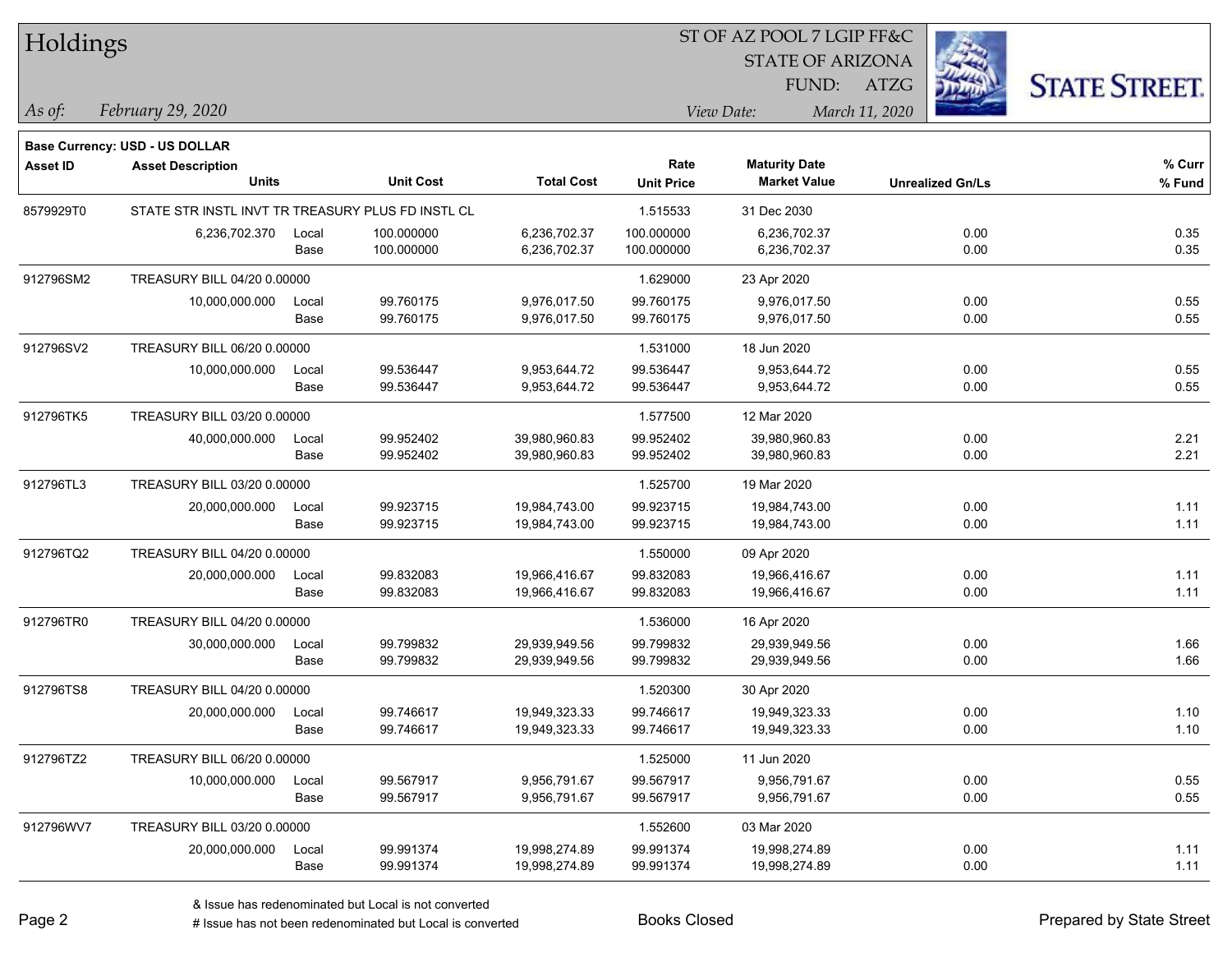| Holdings        |                                                 |       |                  |                   |                           | ST OF AZ POOL 7 LGIP FF&C                   |                         |                      |
|-----------------|-------------------------------------------------|-------|------------------|-------------------|---------------------------|---------------------------------------------|-------------------------|----------------------|
|                 |                                                 |       |                  |                   |                           | <b>STATE OF ARIZONA</b>                     |                         |                      |
|                 |                                                 |       |                  |                   |                           | FUND:                                       | ATZG                    | <b>STATE STREET.</b> |
| $\vert$ As of:  | February 29, 2020                               |       |                  |                   |                           | View Date:                                  | March 11, 2020          |                      |
|                 |                                                 |       |                  |                   |                           |                                             |                         |                      |
|                 | Base Currency: USD - US DOLLAR                  |       |                  |                   |                           |                                             |                         |                      |
| <b>Asset ID</b> | <b>Asset Description</b><br><b>Units</b>        |       | <b>Unit Cost</b> | <b>Total Cost</b> | Rate<br><b>Unit Price</b> | <b>Maturity Date</b><br><b>Market Value</b> | <b>Unrealized Gn/Ls</b> | % Curr<br>$%$ Fund   |
| 912796WW5       | TREASURY BILL 07/20 0.00000                     |       |                  |                   | 1.530000                  | 09 Jul 2020                                 |                         |                      |
|                 | 10,000,000.000                                  | Local | 99.447500        | 9,944,750.00      | 99.447500                 | 9,944,750.00                                | 0.00                    | 0.55                 |
|                 |                                                 | Base  | 99.447500        | 9,944,750.00      | 99.447500                 | 9,944,750.00                                | 0.00                    | 0.55                 |
| 912796XB0       | TREASURY BILL 03/20 0.00000                     |       |                  |                   | 1.573000                  | 17 Mar 2020                                 |                         |                      |
|                 | 15,000,000.000                                  | Local | 99.930089        | 14,989,513.33     | 99.930089                 | 14,989,513.33                               | 0.00                    | 0.83                 |
|                 |                                                 | Base  | 99.930089        | 14,989,513.33     | 99.930089                 | 14,989,513.33                               | 0.00                    | 0.83                 |
| 921FRK000       | BMO TRIPARTY MTGE CLAS/ISIT/RTRP MATU//20121224 |       |                  |                   | 1.560000                  | 09 Mar 2020                                 |                         |                      |
|                 | 25,000,000.000                                  | Local | 100.000000       | 25,000,000.00     | 100.000000                | 25,000,000.00                               | 0.00                    | 1.38                 |
|                 |                                                 | Base  | 100.000000       | 25,000,000.00     | 100.000000                | 25,000,000.00                               | 0.00                    | 1.38                 |
| 921FRK000       | BMO TRIPARTY MTGE CLAS/ISIT/RTRP MATU//20121224 |       |                  |                   | 1.570000                  | 30 Mar 2020                                 |                         |                      |
|                 | 45,000,000.000                                  | Local | 100.000000       | 45,000,000.00     | 100.000000                | 45,000,000.00                               | 0.00                    | 2.49                 |
|                 |                                                 | Base  | 100.000000       | 45,000,000.00     | 100.000000                | 45,000,000.00                               | 0.00                    | 2.49                 |
| 926NKW009       | AMHERST PIERPONT 04/15 VAR                      |       |                  |                   | 1.570000                  | 10 Mar 2020                                 |                         |                      |
|                 | 40,000,000.000                                  | Local | 100.000000       | 40,000,000.00     | 100.000000                | 40,000,000.00                               | 0.00                    | 2.21                 |
|                 |                                                 | Base  | 100.000000       | 40,000,000.00     | 100.000000                | 40,000,000.00                               | 0.00                    | 2.21                 |
| 979QHR003       | SOUTH STREET REPO                               |       |                  |                   | 1.610000                  | 12 Mar 2020                                 |                         |                      |
|                 | 43,500,000.000                                  | Local | 100.000000       | 43,500,000.00     | 100.000000                | 43,500,000.00                               | 0.00                    | 2.41                 |
|                 |                                                 | Base  | 100.000000       | 43,500,000.00     | 100.000000                | 43,500,000.00                               | 0.00                    | 2.41                 |
| 979QHT009       | <b>WELLS FARGO REPO</b>                         |       |                  |                   | 1.560000                  | 03 Mar 2020                                 |                         |                      |
|                 | 80,000,000.000                                  | Local | 100.000000       | 80,000,000.00     | 100.000000                | 80,000,000.00                               | 0.00                    | 4.43                 |
|                 |                                                 | Base  | 100.000000       | 80,000,000.00     | 100.000000                | 80,000,000.00                               | 0.00                    | 4.43                 |
| 979RFJ001       | ALLIANCE BANK OF ARIZONA MONEY                  |       |                  |                   | 1.260000                  | 01 Mar 2020                                 |                         |                      |
|                 | 2,534.220 Local                                 |       | 100.000000       | 2,534.22          | 100.000000                | 2,534.22                                    | 0.00                    | 0.00                 |
|                 |                                                 | Base  | 100.000000       | 2,534.22          | 100.000000                | 2,534.22                                    | 0.00                    | 0.00                 |
| 979TUW001       | GUGGENHEIM SECURITIES REPO 08/14 VAR            |       |                  |                   | 1.550000                  | 02 Mar 2020                                 |                         |                      |
|                 | 100,000,000.000                                 | Local | 100.000000       | 100,000,000.00    | 100.000000                | 100,000,000.00                              | 0.00                    | 5.54                 |
|                 |                                                 | Base  | 100.000000       | 100,000,000.00    | 100.000000                | 100,000,000.00                              | 0.00                    | 5.54                 |
| 979TUW001       | GUGGENHEIM SECURITIES REPO 08/14 VAR            |       |                  |                   | 1.570000                  | 02 Mar 2020                                 |                         |                      |
|                 | 99,360,532.860                                  | Local | 100.000000       | 99,360,532.86     | 100.000000                | 99,360,532.86                               | 0.00                    | 5.50                 |
|                 |                                                 | Base  | 100.000000       | 99,360,532.86     | 100.000000                | 99,360,532.86                               | 0.00                    | 5.50                 |

denote the redenominated but Local is converted Books Closed Prepared by State Street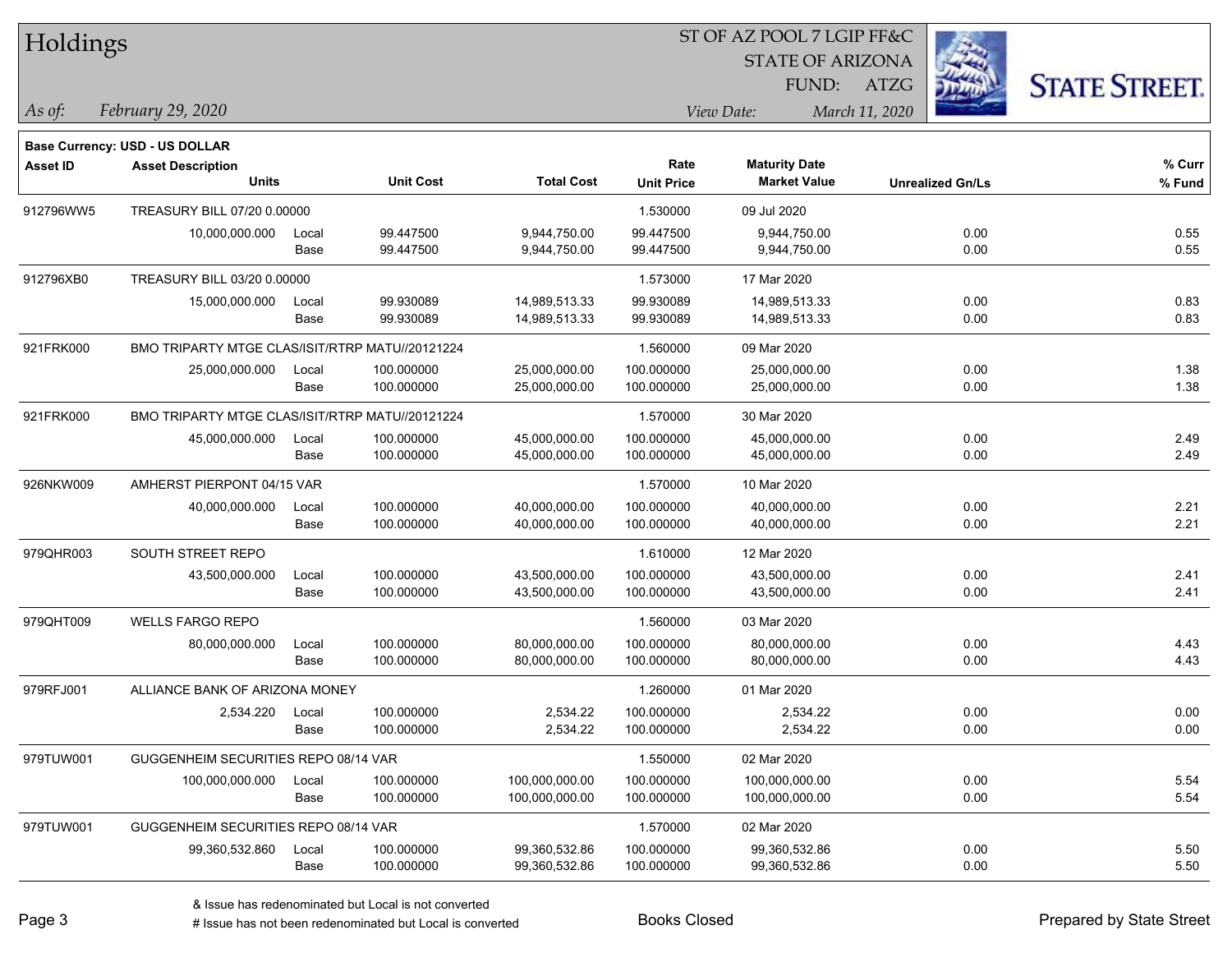| Holdings               |                                       |       |                  |                   |                   | ST OF AZ POOL 7 LGIP FF&C |                         |                      |
|------------------------|---------------------------------------|-------|------------------|-------------------|-------------------|---------------------------|-------------------------|----------------------|
|                        |                                       |       |                  |                   |                   | <b>STATE OF ARIZONA</b>   |                         |                      |
|                        |                                       |       |                  |                   |                   | FUND:                     | <b>ATZG</b>             | <b>STATE STREET.</b> |
| $\vert$ As of:         | February 29, 2020                     |       |                  |                   |                   | View Date:                | March 11, 2020          |                      |
|                        | <b>Base Currency: USD - US DOLLAR</b> |       |                  |                   |                   |                           |                         |                      |
| <b>Asset ID</b>        | <b>Asset Description</b>              |       |                  |                   | Rate              | <b>Maturity Date</b>      |                         | % Curr               |
|                        | <b>Units</b>                          |       | <b>Unit Cost</b> | <b>Total Cost</b> | <b>Unit Price</b> | <b>Market Value</b>       | <b>Unrealized Gn/Ls</b> | % Fund               |
| 979TUW001              | GUGGENHEIM SECURITIES REPO 08/14 VAR  |       |                  |                   | 1.570000          | 20 Mar 2020               |                         |                      |
|                        | 50,000,000.000                        | Local | 100.000000       | 50,000,000.00     | 100.000000        | 50,000,000.00             | 0.00                    | 2.77                 |
|                        |                                       | Base  | 100.000000       | 50,000,000.00     | 100.000000        | 50,000,000.00             | 0.00                    | 2.77                 |
| <b>US DOLLAR Total</b> |                                       |       |                  |                   |                   |                           |                         |                      |
|                        | 863,400,120.230                       | Local |                  | 862,980,669.62    |                   | 862,980,669.62            | 0.00                    | 47.77                |
|                        |                                       | Base  |                  | 862,980,669.62    |                   | 862,980,669.62            | 0.00                    | 47.77                |
|                        | <b>CASH EQUIVALENT Total</b>          |       |                  |                   |                   |                           |                         |                      |
|                        | 863,400,120.230                       | Base  |                  | 862,980,669.62    |                   | 862,980,669.62            | 0.00                    | 47.77                |
| <b>FIXED INCOME</b>    |                                       |       |                  |                   |                   |                           |                         |                      |
| <b>US DOLLAR</b>       |                                       |       |                  |                   |                   |                           | Exchange Rate:          | 1.000000             |
| 9127962A6              | TREASURY BILL 04/20 0.00000           |       |                  |                   | 0.010000          | 07 Apr 2020               |                         |                      |
|                        | 50,000,000.000                        | Local | 99.840797        | 49,920,398.67     | 99.859740         | 49,929,870.00             | 9,471.33                | 2.76                 |
|                        |                                       | Base  | 99.840797        | 49,920,398.67     | 99.859740         | 49,929,870.00             | 9,471.33                | 2.76                 |
| 9127962B4              | TREASURY BILL 04/20 0.00000           |       |                  |                   | 0.010000          | 14 Apr 2020               |                         |                      |
|                        | 80,000,000.000                        | Local | 99.809849        | 79,847,879.03     | 99.834530         | 79,867,624.00             | 19,744.97               | 4.42                 |
|                        |                                       | Base  | 99.809849        | 79,847,879.03     | 99.834530         | 79,867,624.00             | 19,744.97               | 4.42                 |
| 9127962C2              | TREASURY BILL 04/20 0.00000           |       |                  |                   | 0.010000          | 21 Apr 2020               |                         |                      |
|                        | 50,000,000.000                        | Local | 99.777952        | 49,888,975.91     | 99.811460         | 49,905,730.00             | 16,754.09               | 2.76                 |
|                        |                                       | Base  | 99.777952        | 49,888,975.91     | 99.811460         | 49,905,730.00             | 16,754.09               | 2.76                 |
| 912796SH3              | TREASURY BILL 03/20 0.00000           |       |                  |                   | 0.010000          | 26 Mar 2020               |                         |                      |
|                        | 50,000,000.000                        | Local | 99.888340        | 49,944,170.15     | 99.908067         | 49,954,033.50             | 9,863.35                | 2.77                 |
|                        |                                       | Base  | 99.888340        | 49,944,170.15     | 99.908067         | 49,954,033.50             | 9,863.35                | 2.77                 |
| 912796SM2              | TREASURY BILL 04/20 0.00000           |       |                  |                   | 0.010000          | 23 Apr 2020               |                         |                      |
|                        | 50,000,000.000                        | Local | 99.774662        | 49,887,330.79     | 99.804061         | 49,902,030.50             | 14,699.71               | 2.76                 |
|                        |                                       | Base  | 99.774662        | 49,887,330.79     | 99.804061         | 49,902,030.50             | 14,699.71               | 2.76                 |
| 912796SR1              | TREASURY BILL 05/20 0.00000           |       |                  |                   | 0.010000          | 21 May 2020               |                         |                      |
|                        | 50,000,000.000                        | Local | 99.651707        | 49,825,853.49     | 99.717500         | 49,858,750.00             | 32,896.51               | 2.76                 |
|                        |                                       | Base  | 99.651707        | 49,825,853.49     | 99.717500         | 49,858,750.00             | 32,896.51               | 2.76                 |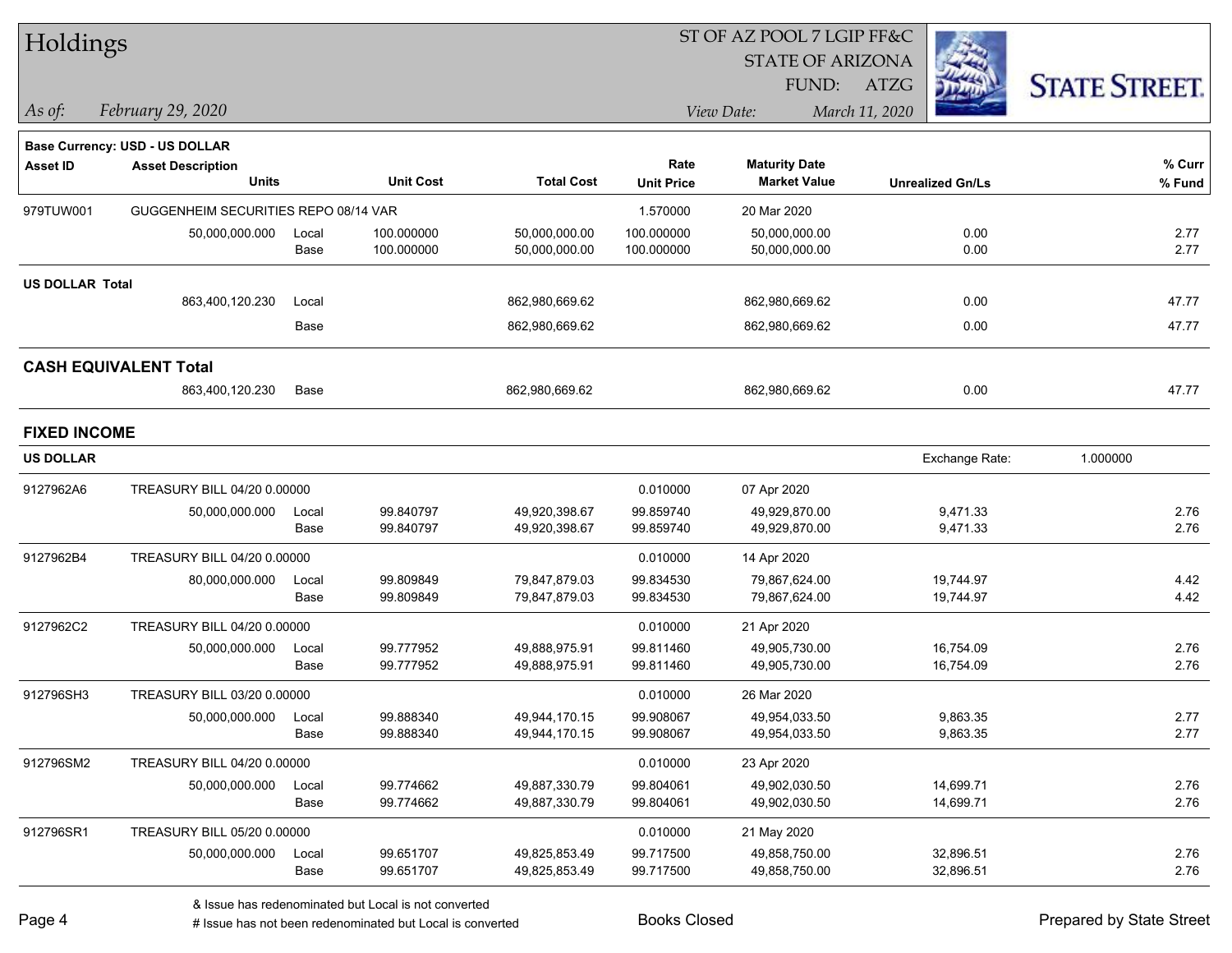| Holdings        |                                       |       |                  |                   |                              | ST OF AZ POOL 7 LGIP FF&C |                         |                      |
|-----------------|---------------------------------------|-------|------------------|-------------------|------------------------------|---------------------------|-------------------------|----------------------|
|                 |                                       |       |                  |                   |                              | <b>STATE OF ARIZONA</b>   |                         |                      |
|                 |                                       |       |                  |                   |                              | FUND:                     | <b>ATZG</b>             | <b>STATE STREET.</b> |
| $\vert$ As of:  | February 29, 2020                     |       |                  |                   | View Date:<br>March 11, 2020 |                           |                         |                      |
|                 | <b>Base Currency: USD - US DOLLAR</b> |       |                  |                   |                              |                           |                         |                      |
| <b>Asset ID</b> | <b>Asset Description</b>              |       |                  |                   | Rate                         | <b>Maturity Date</b>      |                         | % Curr               |
|                 | <b>Units</b>                          |       | <b>Unit Cost</b> | <b>Total Cost</b> | <b>Unit Price</b>            | <b>Market Value</b>       | <b>Unrealized Gn/Ls</b> | % Fund               |
| 912796SU4       | TREASURY BILL 11/19 0.00000           |       |                  |                   |                              | 29 Nov 2019               |                         |                      |
|                 | 0.000                                 | Local | 0.000000         | $-3,237.61$       | 0.000000                     | 0.00                      | 3,237.61                | 0.00                 |
|                 |                                       | Base  | 0.000000         | $-3,237.61$       | 0.000000                     | 0.00                      | 3,237.61                | 0.00                 |
| 912796SZ3       | TREASURY BILL 07/20 0.00000           |       |                  |                   |                              | 16 Jul 2020               |                         |                      |
|                 | 10,000,000.000                        | Local | 99.417027        | 9,941,702.66      | 99.560361                    | 9,956,036.10              | 14,333.44               | 0.55                 |
|                 |                                       | Base  | 99.417027        | 9,941,702.66      | 99.560361                    | 9,956,036.10              | 14,333.44               | 0.55                 |
| 912796TH2       | TREASURY BILL 03/20 0.00000           |       |                  |                   | 0.010000                     | 05 Mar 2020               |                         |                      |
|                 | 30,000,000.000                        | Local | 99.981630        | 29,994,488.88     | 99.987790                    | 29,996,337.00             | 1,848.12                | 1.66                 |
|                 |                                       | Base  | 99.981630        | 29,994,488.88     | 99.987790                    | 29,996,337.00             | 1,848.12                | 1.66                 |
| 912796TK5       | TREASURY BILL 03/20 0.00000           |       |                  |                   | 0.010000                     | 12 Mar 2020               |                         |                      |
|                 | 10,000,000.000                        | Local | 99.944083        | 9,994,408.33      | 99.959056                    | 9,995,905.60              | 1,497.27                | 0.55                 |
|                 |                                       | Base  | 99.944083        | 9,994,408.33      | 99.959056                    | 9,995,905.60              | 1,497.27                | 0.55                 |
| 912796TL3       | TREASURY BILL 03/20 0.00000           |       |                  |                   | 0.010000                     | 19 Mar 2020               |                         |                      |
|                 | 30,000,000.000                        | Local | 99.915350        | 29,974,604.99     | 99.932697                    | 29,979,809.10             | 5,204.11                | 1.66                 |
|                 |                                       | Base  | 99.915350        | 29,974,604.99     | 99.932697                    | 29,979,809.10             | 5,204.11                | 1.66                 |
| 912796TM1       | TREASURY BILL 04/20 0.00000           |       |                  |                   | 0.010000                     | 02 Apr 2020               |                         |                      |
|                 | 30,000,000.000                        | Local | 99.854726        | 29,956,417.81     | 99.879875                    | 29,963,962.50             | 7,544.69                | 1.66                 |
|                 |                                       | Base  | 99.854726        | 29,956,417.81     | 99.879875                    | 29,963,962.50             | 7,544.69                | 1.66                 |
| 912796TQ2       | TREASURY BILL 04/20 0.00000           |       |                  |                   | 0.010000                     | 09 Apr 2020               |                         |                      |
|                 | 10,000,000.000                        | Local | 99.818000        | 9,981,800.01      | 99.852724                    | 9,985,272.40              | 3,472.39                | 0.55                 |
|                 |                                       | Base  | 99.818000        | 9,981,800.01      | 99.852724                    | 9,985,272.40              | 3,472.39                | 0.55                 |
| 912796TR0       | TREASURY BILL 04/20 0.00000           |       |                  |                   |                              | 16 Apr 2020               |                         |                      |
|                 | 20,000,000.000                        | Local | 99.804500        | 19,960,900.00     | 99.829656                    | 19,965,931.20             | 5,031.20                | 1.11                 |
|                 |                                       | Base  | 99.804500        | 19,960,900.00     | 99.829656                    | 19,965,931.20             | 5,031.20                | 1.11                 |
| 912796TS8       | TREASURY BILL 04/20 0.00000           |       |                  |                   | 0.010000                     | 30 Apr 2020               |                         |                      |
|                 | 50,000,000.000                        | Local | 99.741333        | 49,870,666.64     | 99.778504                    | 49,889,252.00             | 18,585.36               | 2.76                 |
|                 |                                       | Base  | 99.741333        | 49,870,666.64     | 99.778504                    | 49,889,252.00             | 18,585.36               | 2.76                 |
| 912796TT6       | TREASURY BILL 05/20 0.00000           |       |                  |                   | 0.010000                     | 07 May 2020               |                         |                      |
|                 | 60,000,000.000                        | Local | 99.712976        | 59,827,785.73     | 99.761621                    | 59,856,972.60             | 29,186.87               | 3.31                 |
|                 |                                       | Base  | 99.712976        | 59,827,785.73     | 99.761621                    | 59,856,972.60             | 29,186.87               | 3.31                 |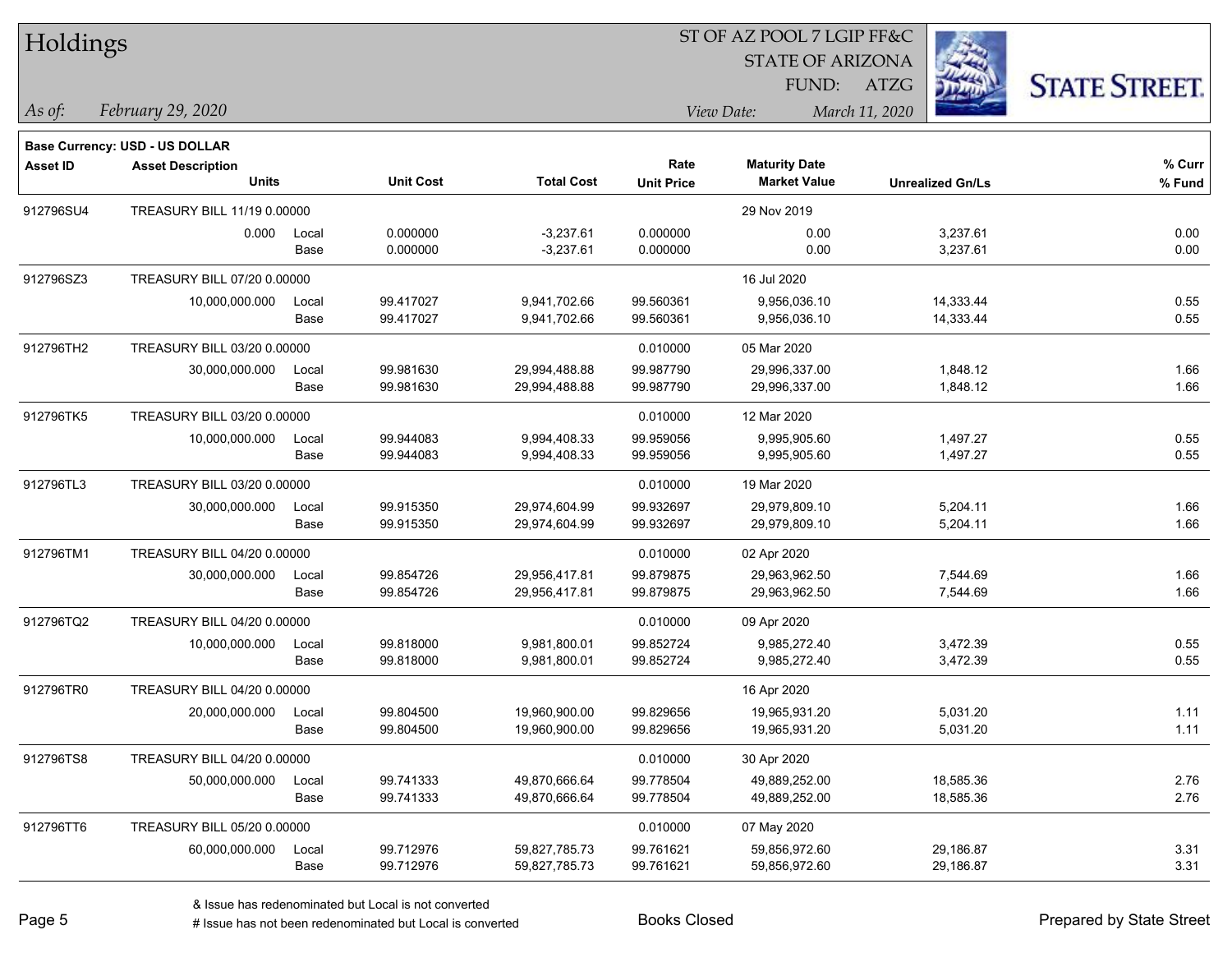| Holdings        |                                       |       |                  |                   |                   | ST OF AZ POOL 7 LGIP FF&C |                         |                      |
|-----------------|---------------------------------------|-------|------------------|-------------------|-------------------|---------------------------|-------------------------|----------------------|
|                 |                                       |       |                  |                   |                   | <b>STATE OF ARIZONA</b>   |                         |                      |
|                 |                                       |       |                  |                   |                   | FUND:                     | <b>ATZG</b>             | <b>STATE STREET.</b> |
| As of:          | February 29, 2020                     |       |                  |                   |                   | View Date:                | March 11, 2020          |                      |
|                 | <b>Base Currency: USD - US DOLLAR</b> |       |                  |                   |                   |                           |                         |                      |
| <b>Asset ID</b> | <b>Asset Description</b>              |       |                  |                   | Rate              | <b>Maturity Date</b>      |                         | % Curr               |
|                 | <b>Units</b>                          |       | <b>Unit Cost</b> | <b>Total Cost</b> | <b>Unit Price</b> | <b>Market Value</b>       | <b>Unrealized Gn/Ls</b> | % Fund               |
| 912796TV1       | TREASURY BILL 05/20 0.00000           |       |                  |                   | 0.010000          | 14 May 2020               |                         |                      |
|                 | 40,000,000.000                        | Local | 99.682520        | 39,873,007.87     | 99.738366         | 39,895,346.40             | 22,338.53               | 2.21                 |
|                 |                                       | Base  | 99.682520        | 39,873,007.87     | 99.738366         | 39,895,346.40             | 22,338.53               | 2.21                 |
| 912796TW9       | TREASURY BILL 05/20 0.00000           |       |                  |                   | 0.010000          | 28 May 2020               |                         |                      |
|                 | 15,000,000.000                        | Local | 99.622985        | 14,943,447.77     | 99.697917         | 14,954,687.55             | 11,239.78               | 0.83                 |
|                 |                                       | Base  | 99.622985        | 14,943,447.77     | 99.697917         | 14,954,687.55             | 11,239.78               | 0.83                 |
| 912796TX7       | TREASURY BILL 06/20 0.00000           |       |                  |                   | 0.010000          | 04 Jun 2020               |                         |                      |
|                 | 10,000,000.000                        | Local | 99.585695        | 9,958,569.46      | 99.672893         | 9,967,289.30              | 8,719.84                | 0.55                 |
|                 |                                       | Base  | 99.585695        | 9,958,569.46      | 99.672893         | 9,967,289.30              | 8,719.84                | 0.55                 |
| 912796UA5       | TREASURY BILL 06/20 0.00000           |       |                  |                   | 0.010000          | 25 Jun 2020               |                         |                      |
|                 | 20,000,000.000                        | Local | 99.496931        | 19,899,386.13     | 99.609399         | 19,921,879.80             | 22,493.67               | 1.10                 |
|                 |                                       | Base  | 99.496931        | 19,899,386.13     | 99.609399         | 19,921,879.80             | 22,493.67               | 1.10                 |
| 912796UB3       | TREASURY BILL 07/20 0.00000           |       |                  |                   | 0.010000          | 02 Jul 2020               |                         |                      |
|                 | 10,000,000.000                        | Local | 99.468333        | 9,946,833.25      | 99.590283         | 9,959,028.30              | 12,195.05               | 0.55                 |
|                 |                                       | Base  | 99.468333        | 9,946,833.25      | 99.590283         | 9,959,028.30              | 12,195.05               | 0.55                 |
| 912796VP1       | TREASURY BILL 08/19 0.00000           |       |                  |                   |                   | 06 Aug 2019               |                         |                      |
|                 | 0.000                                 | Local | 0.000000         | $-2,421.88$       | 0.000000          | 0.00                      | 2,421.88                | 0.00                 |
|                 |                                       | Base  | 0.000000         | $-2,421.88$       | 0.000000          | 0.00                      | 2,421.88                | 0.00                 |
| 912796WV7       | TREASURY BILL 03/20 0.00000           |       |                  |                   | 0.010000          | 03 Mar 2020               |                         |                      |
|                 | 30,000,000.000                        | Local | 99.991481        | 29,997,444.44     | 99.995940         | 29,998,782.00             | 1,337.56                | 1.66                 |
|                 |                                       | Base  | 99.991481        | 29,997,444.44     | 99.995940         | 29,998,782.00             | 1,337.56                | 1.66                 |
| 912796WX3       | TREASURY BILL 07/20 0.00000           |       |                  |                   | 0.010000          | 23 Jul 2020               |                         |                      |
|                 | 10,000,000.000                        | Local | 99.387600        | 9,938,759.96      | 99.520850         | 9,952,085.00              | 13,325.04               | 0.55                 |
|                 |                                       | Base  | 99.387600        | 9,938,759.96      | 99.520850         | 9,952,085.00              | 13,325.04               | 0.55                 |
| 912796WY1       | TREASURY BILL 07/20 0.00000           |       |                  |                   | 0.010000          | 30 Jul 2020               |                         |                      |
|                 | 15,000,000.000                        | Local | 99.357201        | 14,903,580.19     | 99.518229         | 14,927,734.35             | 24, 154. 16             | 0.83                 |
|                 |                                       | Base  | 99.357201        | 14,903,580.19     | 99.518229         | 14,927,734.35             | 24, 154. 16             | 0.83                 |
| 912796XA2       | TREASURY BILL 03/20 0.00000           |       |                  |                   |                   | 10 Mar 2020               |                         |                      |
|                 | 20,000,000.000                        | Local | 99.961000        | 19,992,200.02     | 99.968300         | 19,993,660.00             | 1,459.98                | 1.11                 |
|                 |                                       | Base  | 99.961000        | 19,992,200.02     | 99.968300         | 19,993,660.00             | 1,459.98                | 1.11                 |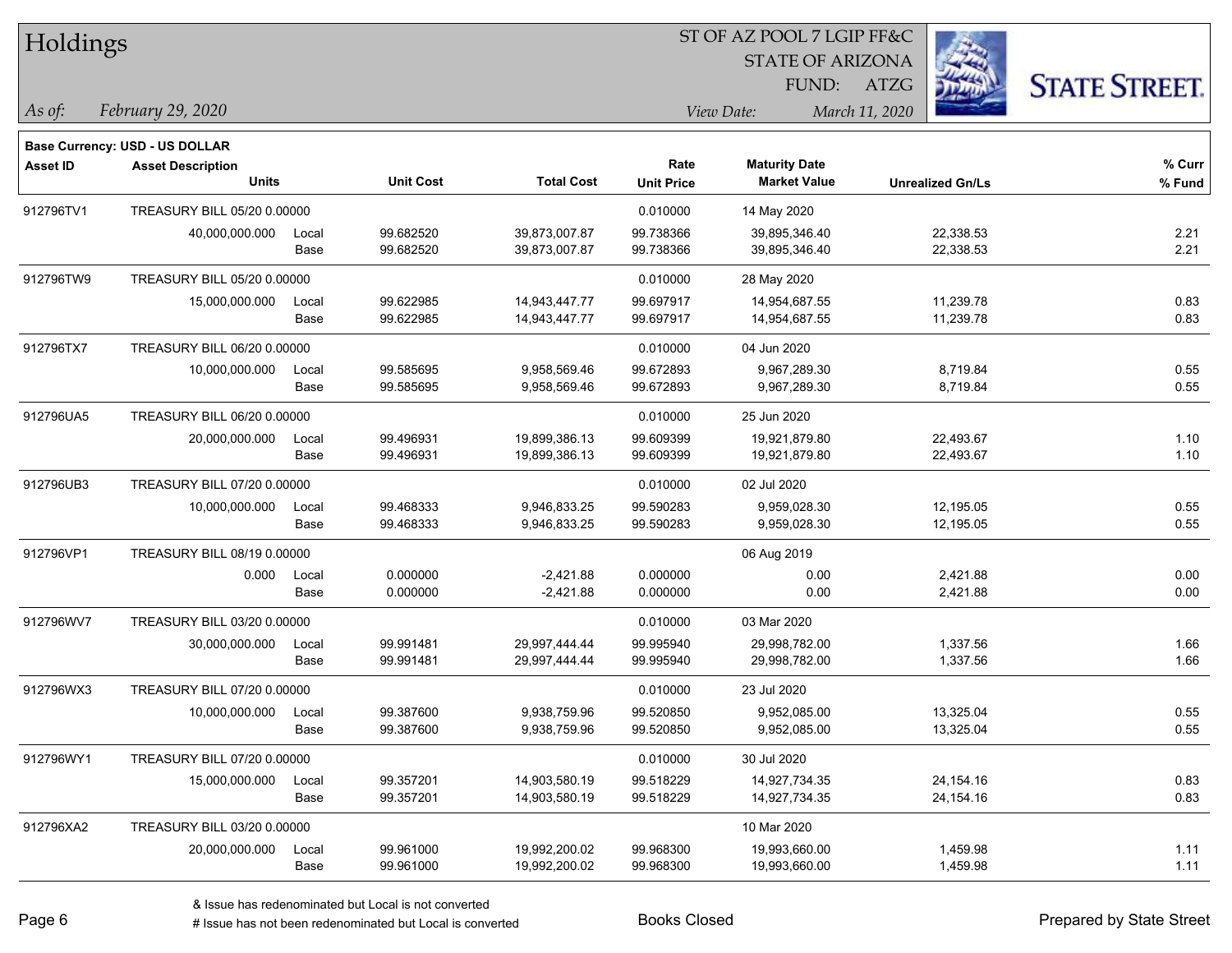| Holdings                  |                                |       |                  |                   |                   | ST OF AZ POOL 7 LGIP FF&C |                         |            |                      |
|---------------------------|--------------------------------|-------|------------------|-------------------|-------------------|---------------------------|-------------------------|------------|----------------------|
|                           |                                |       |                  |                   |                   | <b>STATE OF ARIZONA</b>   |                         |            |                      |
|                           |                                |       |                  |                   |                   | FUND:                     | ATZG                    |            | <b>STATE STREET.</b> |
| As of:                    | February 29, 2020              |       |                  |                   |                   | View Date:                | March 11, 2020          |            |                      |
|                           | Base Currency: USD - US DOLLAR |       |                  |                   |                   |                           |                         |            |                      |
| <b>Asset ID</b>           | <b>Asset Description</b>       |       |                  |                   | Rate              | <b>Maturity Date</b>      |                         |            | % Curr               |
|                           | <b>Units</b>                   |       | <b>Unit Cost</b> | <b>Total Cost</b> | <b>Unit Price</b> | <b>Market Value</b>       | <b>Unrealized Gn/Ls</b> |            | % Fund               |
| 912796XB0                 | TREASURY BILL 03/20 0.00000    |       |                  |                   |                   | 17 Mar 2020               |                         |            |                      |
|                           | 35,000,000.000                 | Local | 99.931600        | 34,976,060.03     | 99.938740         | 34,978,559.00             |                         | 2,498.97   | 1.94                 |
|                           |                                | Base  | 99.931600        | 34,976,060.03     | 99.938740         | 34,978,559.00             |                         | 2,498.97   | 1.94                 |
| 912796XC8                 | TREASURY BILL 03/20 0.00000    |       |                  |                   | 0.010000          | 24 Mar 2020               |                         |            |                      |
|                           | 100,000,000.000                | Local | 99.902090        | 99,902,090.32     | 99.912061         | 99,912,061.00             |                         | 9,970.68   | 5.53                 |
|                           |                                | Base  | 99.902090        | 99,902,090.32     | 99.912061         | 99,912,061.00             |                         | 9,970.68   | 5.53                 |
| 912796XD6                 | TREASURY BILL 03/20 0.00000    |       |                  |                   | 0.010000          | 31 Mar 2020               |                         |            |                      |
|                           | 60,000,000.000                 | Local | 99.872083        | 59,923,249.93     | 99.881910         | 59,929,146.00             |                         | 5,896.07   | 3.32                 |
|                           |                                | Base  | 99.872083        | 59,923,249.93     | 99.881910         | 59,929,146.00             |                         | 5,896.07   | 3.32                 |
| <b>US DOLLAR Total</b>    |                                |       |                  |                   |                   |                           |                         |            |                      |
|                           | 945,000,000.000                | Local |                  | 943,066,352.97    |                   | 943,397,775.20            |                         | 331,422.23 | 52.23                |
|                           |                                | Base  |                  | 943,066,352.97    |                   | 943,397,775.20            |                         | 331,422.23 | 52.23                |
| <b>FIXED INCOME Total</b> |                                |       |                  |                   |                   |                           |                         |            |                      |
|                           | 945,000,000.000                | Base  |                  | 943,066,352.97    |                   | 943,397,775.20            |                         | 331,422.23 | 52.23                |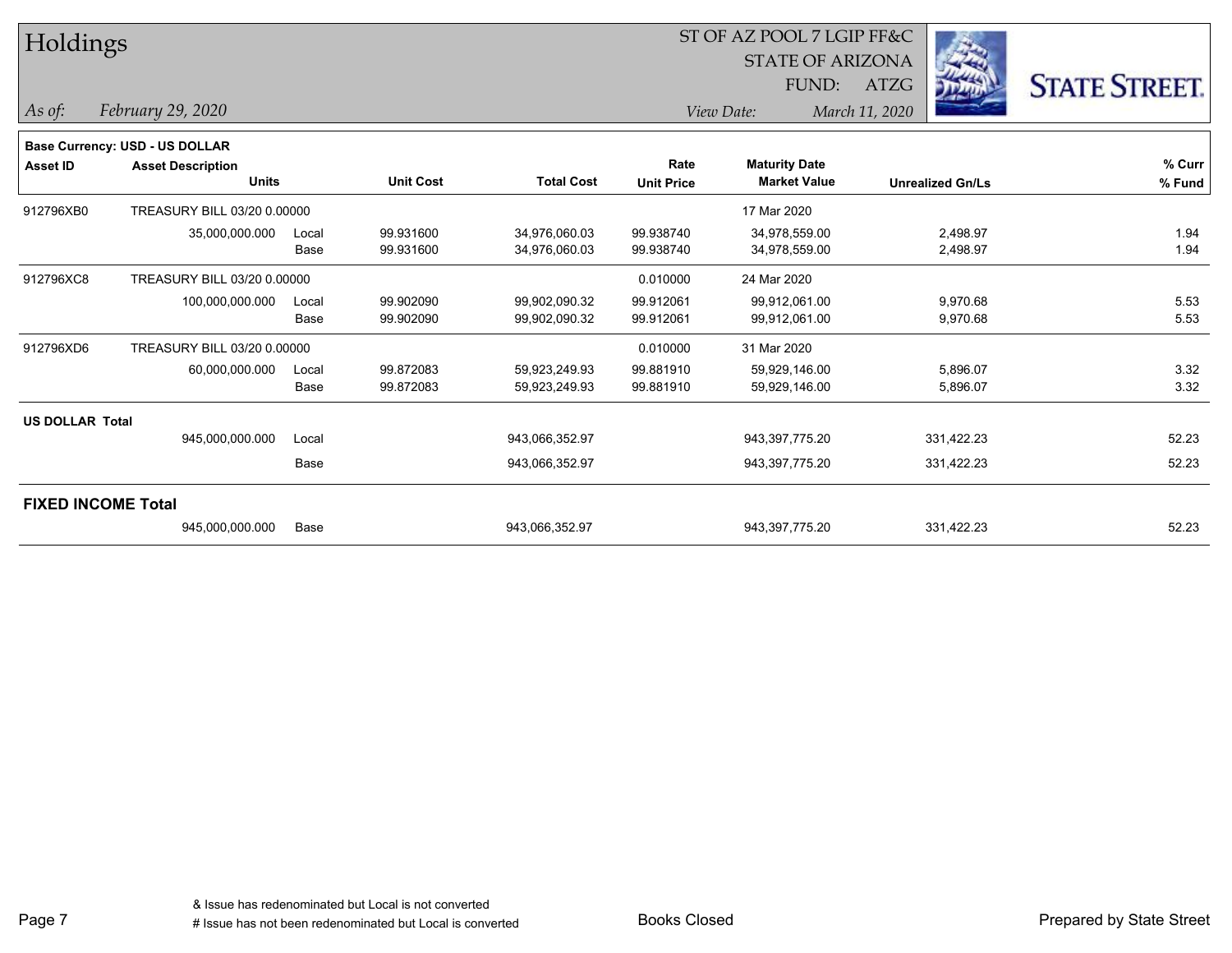|                   | 1,808,397,583.580                        | Base             | 1,806,044,485.94  |                           | 1,806,375,908.17                            | 331.422.23              | 100.00               |
|-------------------|------------------------------------------|------------------|-------------------|---------------------------|---------------------------------------------|-------------------------|----------------------|
| <b>FUND Total</b> |                                          |                  |                   |                           |                                             |                         |                      |
| Asset ID          | <b>Asset Description</b><br><b>Units</b> | <b>Unit Cost</b> | <b>Total Cost</b> | Rate<br><b>Unit Price</b> | <b>Maturity Date</b><br><b>Market Value</b> | <b>Unrealized Gn/Ls</b> | % Curr<br>% Fund     |
|                   | <b>Base Currency: USD - US DOLLAR</b>    |                  |                   |                           |                                             |                         |                      |
| $\vert$ As of:    | February 29, 2020                        |                  |                   |                           | View Date:                                  | March 11, 2020          |                      |
|                   |                                          |                  |                   |                           | FUND:                                       | <b>ATZG</b>             | <b>STATE STREET.</b> |
| Holdings          |                                          |                  |                   |                           | <b>STATE OF ARIZONA</b>                     |                         |                      |
|                   |                                          |                  |                   | ST OF AZ POOL 7 LGIP FF&C |                                             |                         |                      |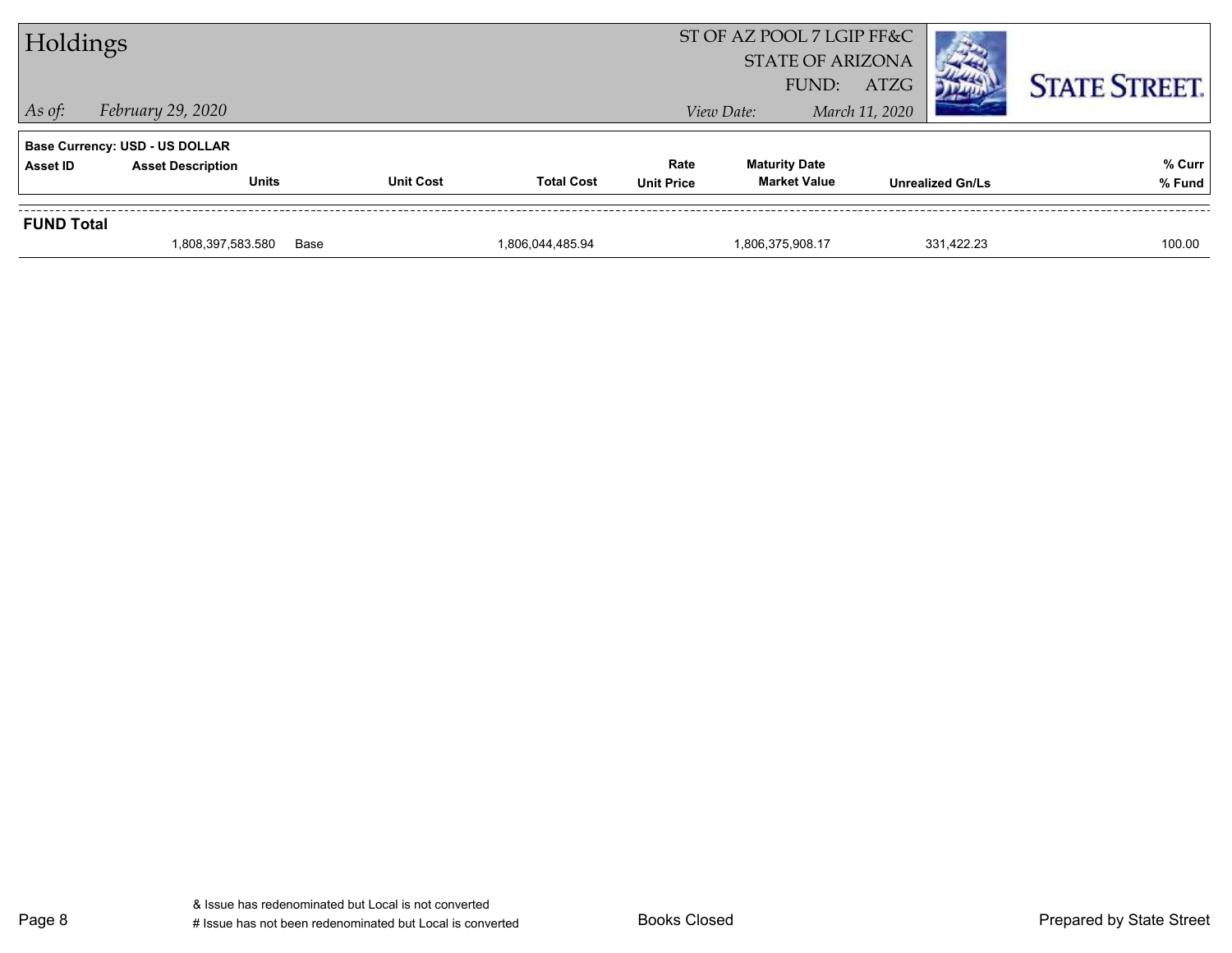## Holdings

## Currency Summary

*As of: February 29, 2020*

## ST OF AZ POOL 7 LGIP FF&C

STATE OF ARIZONA

FUND: ATZG



*View Date:March 11, 2020*

## **Base Currency:USD - US DOLLAR**

|                        |                   |       |                   |                     | % Currency |                         |                          |                           |
|------------------------|-------------------|-------|-------------------|---------------------|------------|-------------------------|--------------------------|---------------------------|
|                        | <b>Units</b>      |       | <b>Total Cost</b> | <b>Market Value</b> | % Fund     | <b>Unreal Sec Gn/Ls</b> | <b>Unreal Curr Gn/Ls</b> | <b>Total Unreal Gn/Ls</b> |
| <b>US DOLLAR</b>       |                   |       |                   |                     |            |                         | Exchange Rate:           | 1.000000                  |
| <b>CASH</b>            |                   |       |                   |                     |            |                         |                          |                           |
|                        | $-2,536.650$      | Local | $-2,536.65$       | $-2,536.65$         | 0.00       | 0.00                    |                          | 0.00                      |
|                        |                   | Base  | $-2,536.65$       | $-2,536.65$         | 0.00       | 0.00                    | 0.00                     | 0.00                      |
| <b>CASH EQUIVALENT</b> |                   |       |                   |                     |            |                         |                          |                           |
|                        | 863,400,120.230   | Local | 862,980,669.62    | 862,980,669.62      | 47.77      | 0.00                    |                          | 0.00                      |
|                        |                   | Base  | 862,980,669.62    | 862,980,669.62      | 47.77      | 0.00                    | 0.00                     | 0.00                      |
| <b>FIXED INCOME</b>    |                   |       |                   |                     |            |                         |                          |                           |
|                        | 945,000,000.000   | Local | 943,066,352.97    | 943,397,775.20      | 52.23      | 331,422.23              |                          | 331,422.23                |
|                        |                   | Base  | 943,066,352.97    | 943,397,775.20      | 52.23      | 331,422.23              | 0.00                     | 331,422.23                |
| <b>US DOLLAR Total</b> |                   |       |                   |                     |            |                         |                          |                           |
|                        | 1,808,397,583.580 | Local | 1,806,044,485.94  | 1,806,375,908.17    | 100.00     | 331,422.23              |                          | 331,422.23                |
|                        |                   | Base  | 1,806,044,485.94  | 1,806,375,908.17    | 100.00     | 331,422.23              | 0.00                     | 331,422.23                |
| <b>FUND Total</b>      |                   |       |                   |                     |            |                         |                          |                           |
|                        | 1,808,397,583.580 | Base  | 1,806,044,485.94  | 1,806,375,908.17    | 100.00     | 331,422.23              | 0.00                     | 331,422.23                |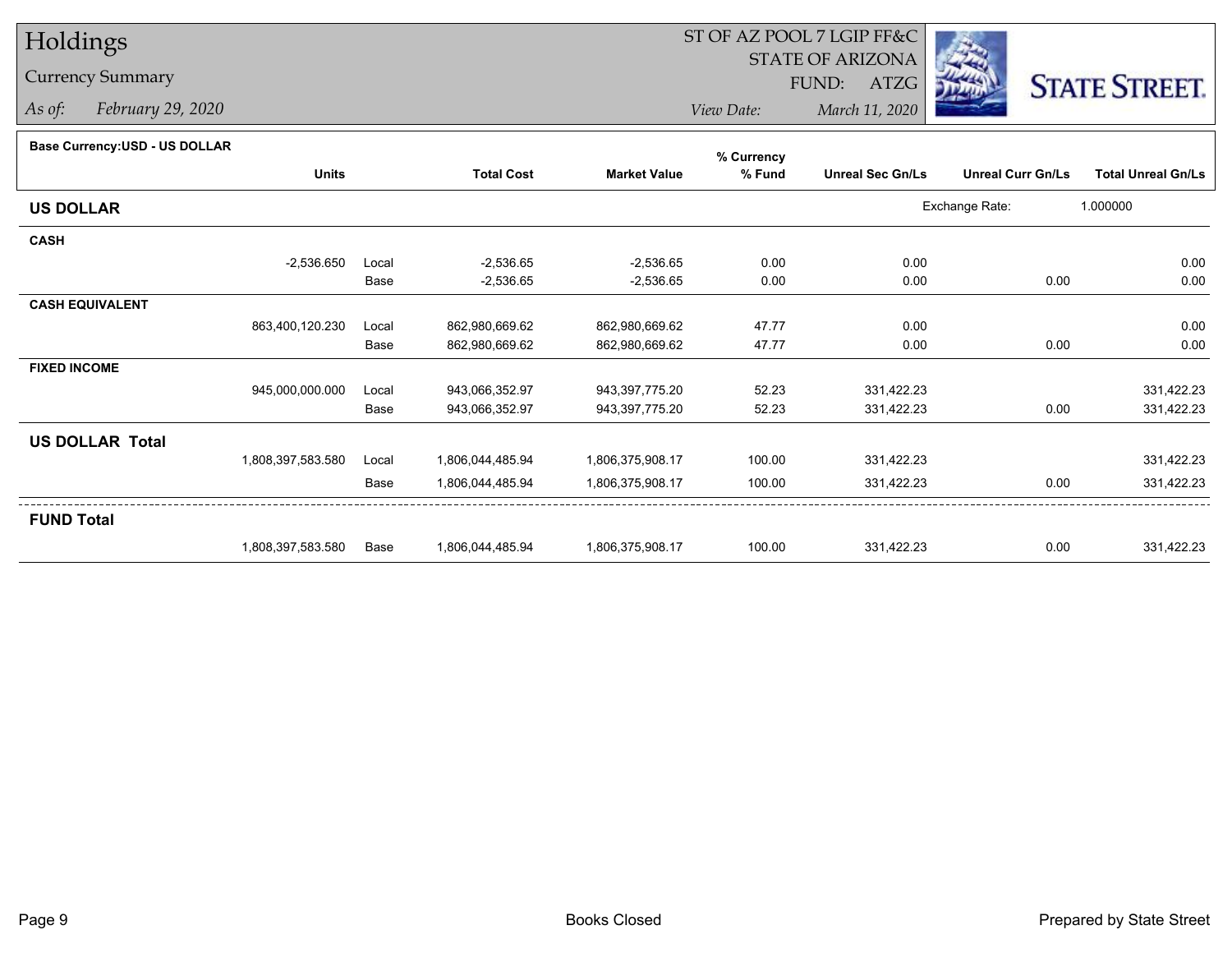| Holdings             |                                       |                   |                     |            | ST OF AZ POOL 7 LGIP FF&C                |                          |                           |
|----------------------|---------------------------------------|-------------------|---------------------|------------|------------------------------------------|--------------------------|---------------------------|
| <b>Asset Summary</b> |                                       |                   |                     |            | <b>STATE OF ARIZONA</b><br>FUND:<br>ATZG |                          | <b>STATE STREET.</b>      |
| As of:               | February 29, 2020                     |                   |                     | View Date: | March 11, 2020                           |                          |                           |
|                      | <b>Base Currency: USD - US DOLLAR</b> |                   |                     |            |                                          |                          |                           |
|                      | <b>Units</b>                          | <b>Total Cost</b> | <b>Market Value</b> | % Fund     | <b>Unreal Sec Gn/Ls</b>                  | <b>Unreal Curr Gn/Ls</b> | <b>Total Unreal Gn/Ls</b> |
| <b>CASH</b>          |                                       |                   |                     |            |                                          |                          |                           |
| <b>US DOLLAR</b>     | $-2,536.650$                          | $-2,536.65$       | $-2,536.65$         | 0.00       | 0.00                                     | 0.00                     | 0.00                      |
| <b>CASH Total</b>    | $-2,536.650$                          | $-2,536.65$       | $-2,536.65$         | 0.00       | 0.00                                     | 0.00                     | 0.00                      |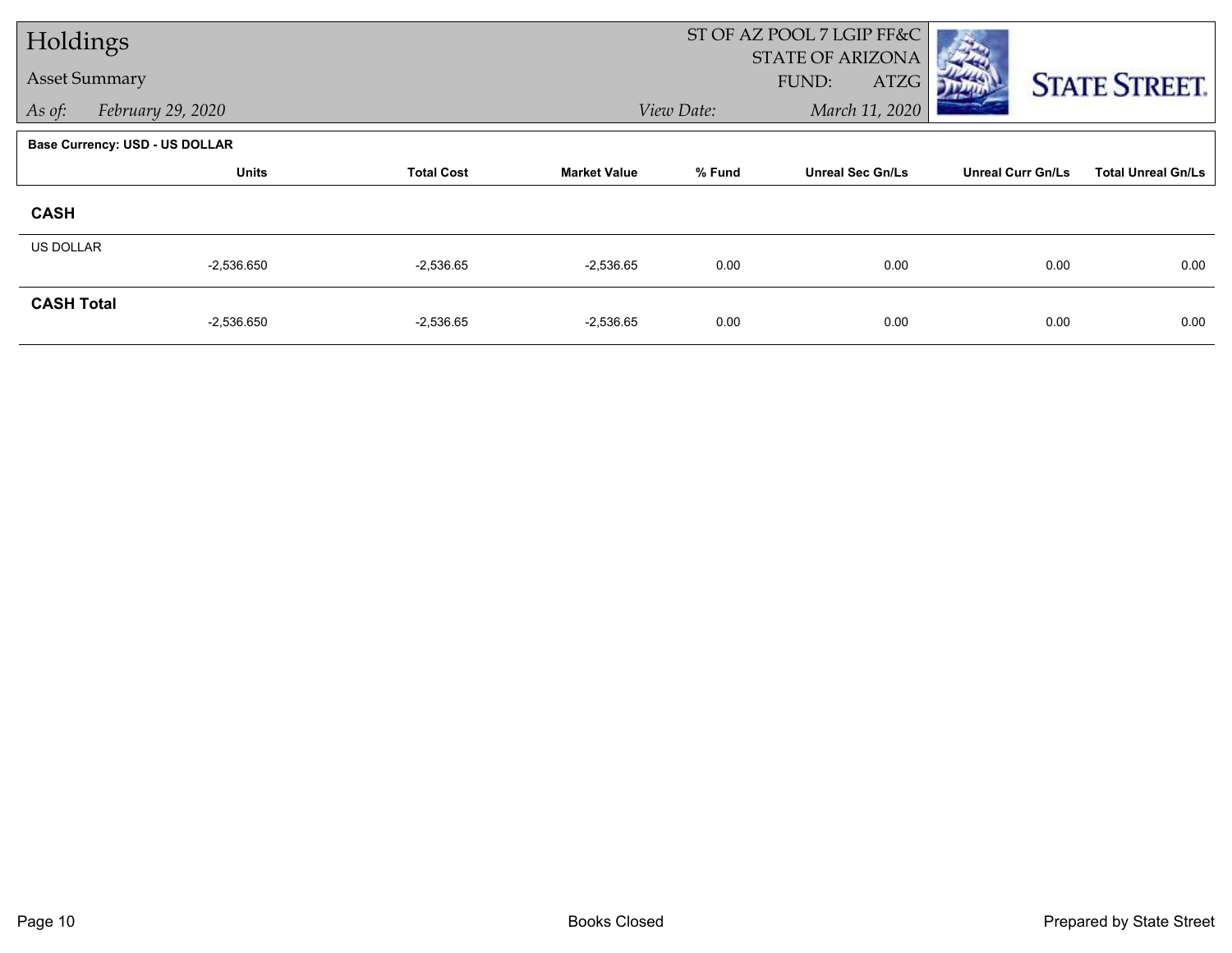| Holdings  |                                |                   |                     |            | ST OF AZ POOL 7 LGIP FF&C |                          |                           |
|-----------|--------------------------------|-------------------|---------------------|------------|---------------------------|--------------------------|---------------------------|
|           | <b>Asset Summary</b>           |                   |                     |            | <b>STATE OF ARIZONA</b>   |                          |                           |
|           |                                |                   |                     |            | FUND:<br>ATZG             |                          | <b>STATE STREET.</b>      |
| As of:    | February 29, 2020              |                   |                     | View Date: | March 11, 2020            |                          |                           |
|           | Base Currency: USD - US DOLLAR |                   |                     |            |                           |                          |                           |
|           | <b>Units</b>                   | <b>Total Cost</b> | <b>Market Value</b> | % Fund     | <b>Unreal Sec Gn/Ls</b>   | <b>Unreal Curr Gn/Ls</b> | <b>Total Unreal Gn/Ls</b> |
|           | <b>CASH EQUIVALENT</b>         |                   |                     |            |                           |                          |                           |
| US DOLLAR |                                |                   |                     |            |                           |                          |                           |
|           | 863,400,120.230                | 862,980,669.62    | 862,980,669.62      | 47.77      | 0.00                      | 0.00                     | 0.00                      |
|           | <b>CASH EQUIVALENT Total</b>   |                   |                     |            |                           |                          |                           |
|           | 863,400,120.230                | 862,980,669.62    | 862,980,669.62      | 47.77      | 0.00                      | 0.00                     | 0.00                      |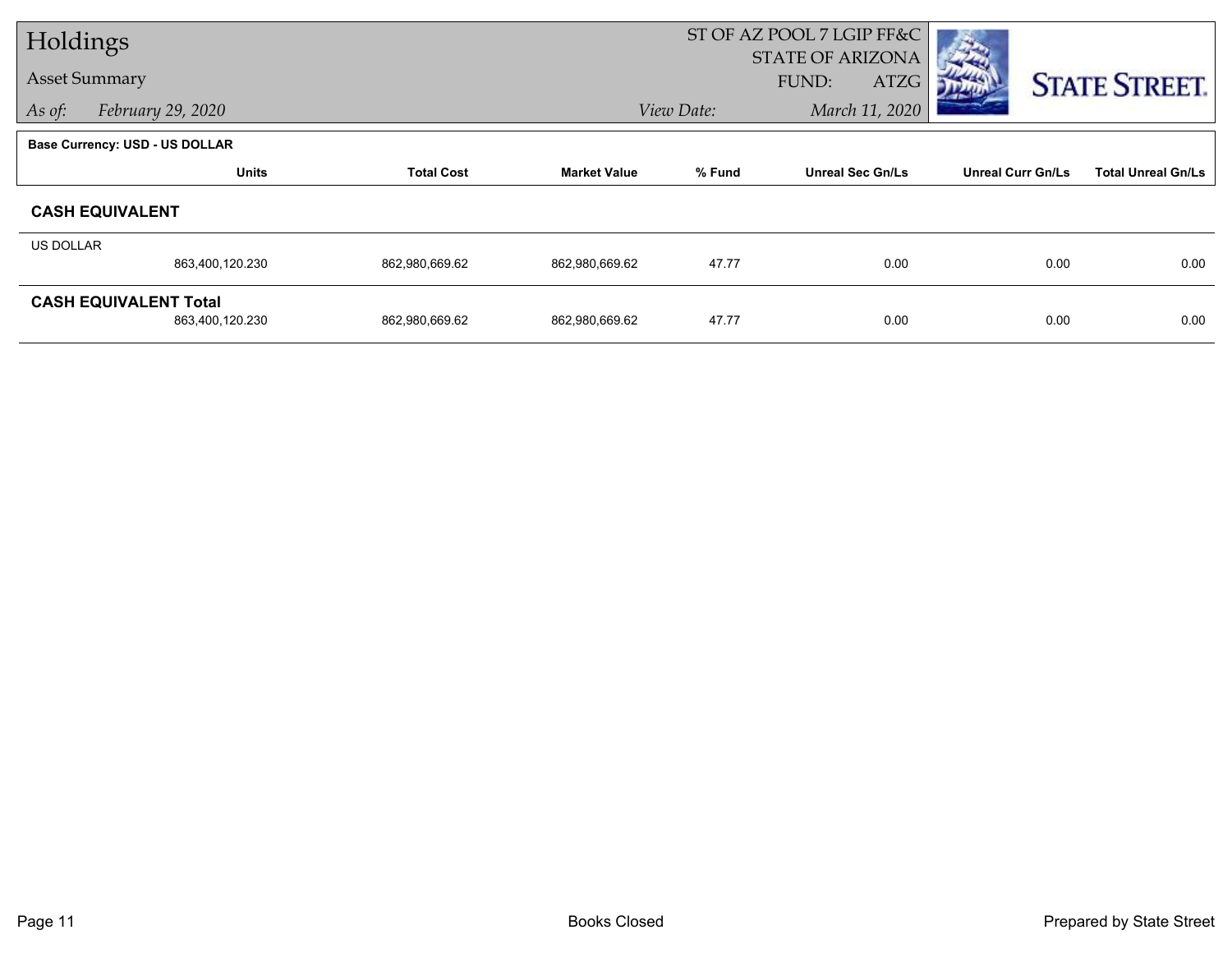| Holdings         |                                       |                   |                     |            | ST OF AZ POOL 7 LGIP FF&C                |                          |                           |
|------------------|---------------------------------------|-------------------|---------------------|------------|------------------------------------------|--------------------------|---------------------------|
|                  | <b>Asset Summary</b>                  |                   |                     |            | <b>STATE OF ARIZONA</b><br>FUND:<br>ATZG |                          | <b>STATE STREET.</b>      |
| As of:           | February 29, 2020                     |                   |                     | View Date: | March 11, 2020                           |                          |                           |
|                  | <b>Base Currency: USD - US DOLLAR</b> |                   |                     |            |                                          |                          |                           |
|                  | <b>Units</b>                          | <b>Total Cost</b> | <b>Market Value</b> | % Fund     | <b>Unreal Sec Gn/Ls</b>                  | <b>Unreal Curr Gn/Ls</b> | <b>Total Unreal Gn/Ls</b> |
|                  | <b>FIXED INCOME</b>                   |                   |                     |            |                                          |                          |                           |
| <b>US DOLLAR</b> |                                       |                   |                     |            |                                          |                          |                           |
|                  | 945,000,000.000                       | 943,066,352.97    | 943,397,775.20      | 52.23      | 331,422.23                               | 0.00                     | 331,422.23                |
|                  | <b>FIXED INCOME Total</b>             |                   |                     |            |                                          |                          |                           |
|                  | 945,000,000.000                       | 943,066,352.97    | 943,397,775.20      | 52.23      | 331,422.23                               | 0.00                     | 331,422.23                |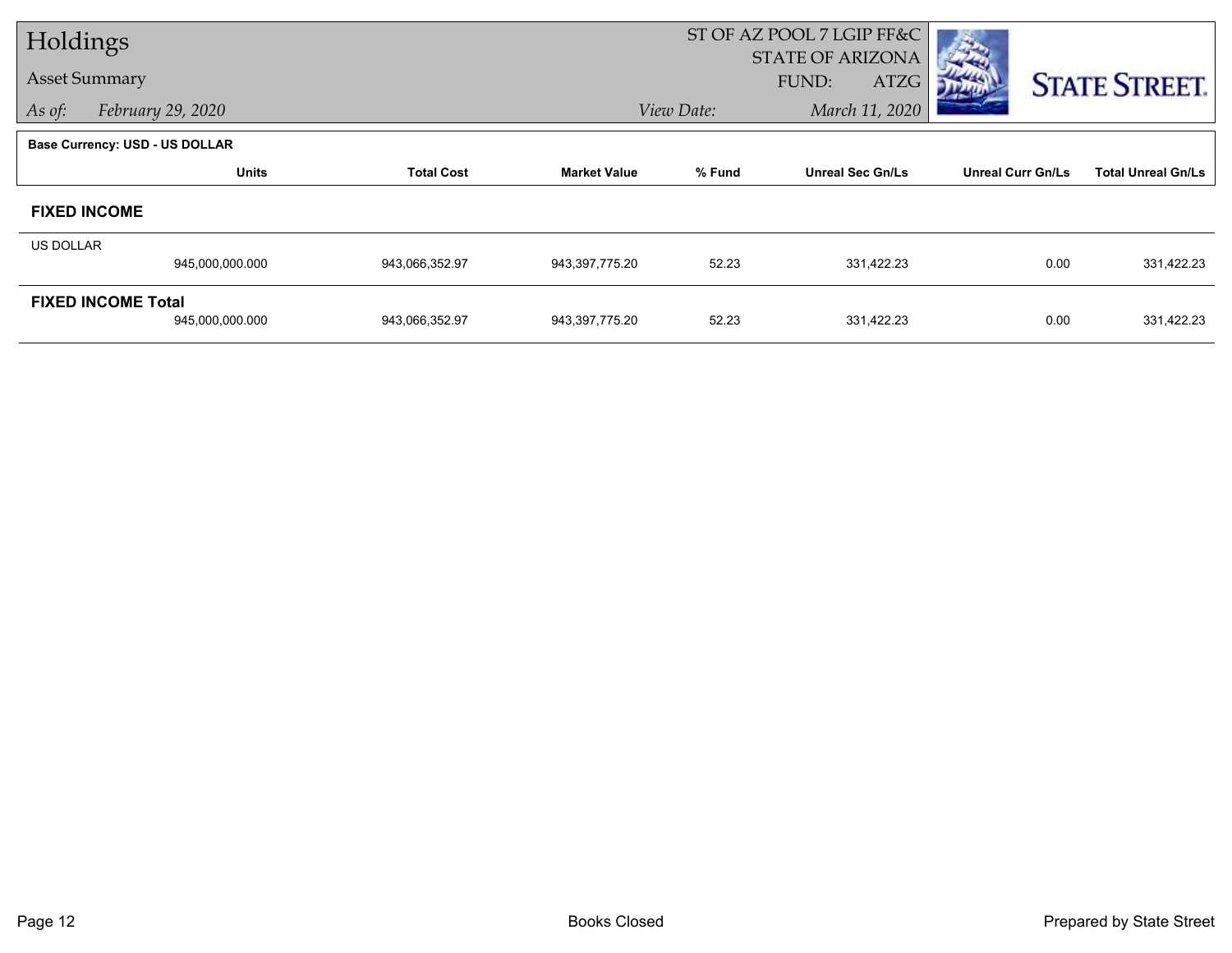| Holdings             |                                       |                   | ST OF AZ POOL 7 LGIP FF&C |                      |                         |                          |                           |  |
|----------------------|---------------------------------------|-------------------|---------------------------|----------------------|-------------------------|--------------------------|---------------------------|--|
|                      |                                       |                   | <b>STATE OF ARIZONA</b>   |                      |                         |                          |                           |  |
| <b>Asset Summary</b> |                                       |                   |                           | <b>ATZG</b><br>FUND: |                         |                          | <b>STATE STREET.</b>      |  |
| As of:               | February 29, 2020                     |                   |                           | View Date:           |                         | March 11, 2020           |                           |  |
|                      | <b>Base Currency: USD - US DOLLAR</b> |                   |                           |                      |                         |                          |                           |  |
|                      | Units                                 | <b>Total Cost</b> | <b>Market Value</b>       | % Fund               | <b>Unreal Sec Gn/Ls</b> | <b>Unreal Curr Gn/Ls</b> | <b>Total Unreal Gn/Ls</b> |  |
| <b>FUND Total</b>    |                                       |                   |                           |                      |                         |                          |                           |  |
|                      | 1,808,397,583.580                     | 1,806,044,485.94  | 1,806,375,908.17          | 100.00               | 331.422.23              | 0.00                     | 331.422.23                |  |